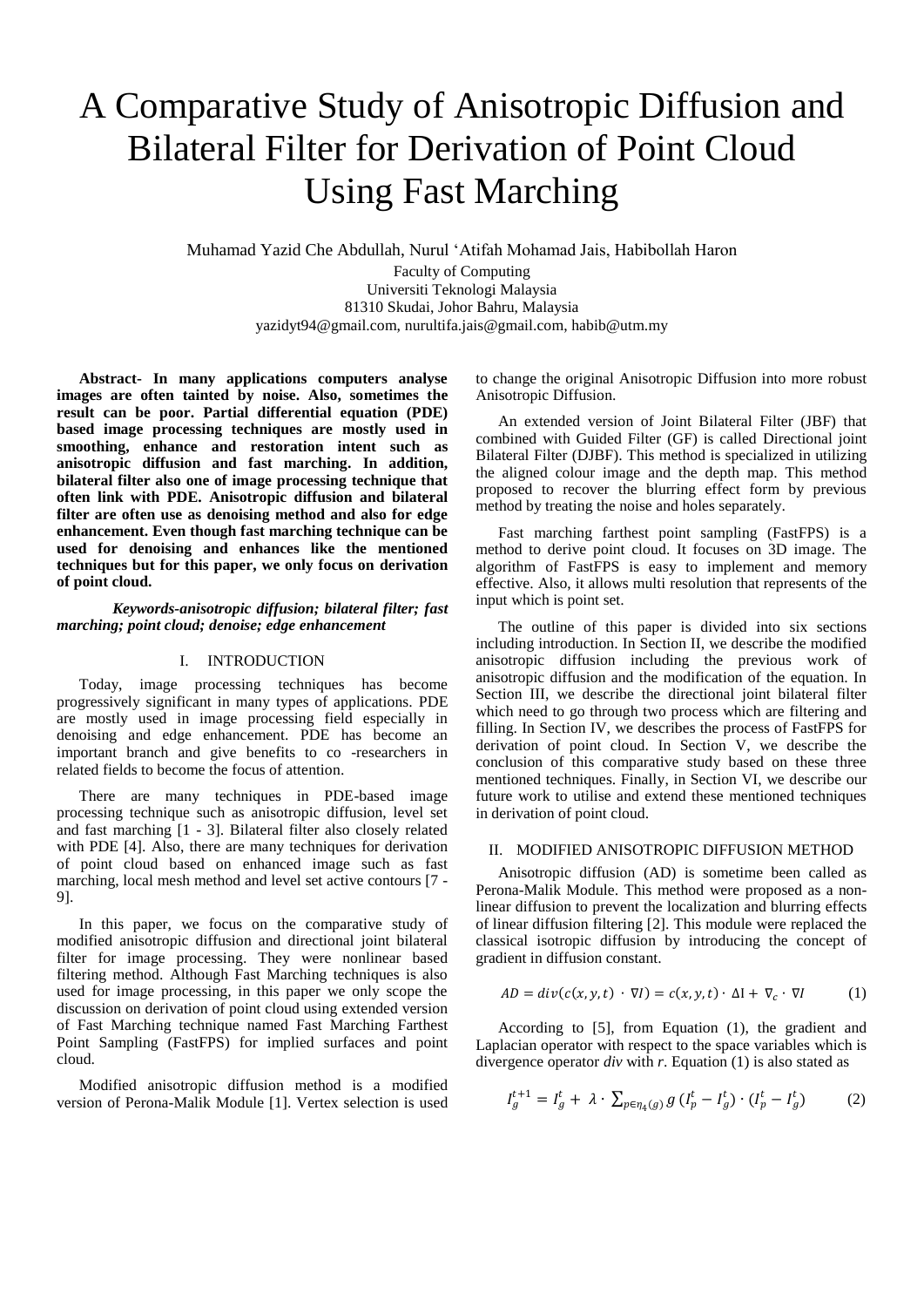where *I* as the image, *s* and *p* as the pixel positions,  $\eta_4(s)$ as the 4-neighborhood of the pixel at  $s$ ,  $\lambda$  as the controlling scalar for the rate of diffusion, *t* as the discrete time step, and  $g(x)$  as an edge stopping function [5].

Modified AD was introduced by Adhi Wibowo and Kim [5]. Since non-linear characteristics does not have in a 3D-face point, the AD method is used to enhance it. Based on [5], data input from the Curtin Faces Database were proposed to be used for smooth and enhance the 3D-face point cloud. The data obtained from Microsoft Kinect give result which is red color, green color, blue color, and depth (RGB-D) data.

To make a 3D object point cloud, a 2D and 3D image point cloud need to be use in the same time. *I* in Equation (2),  $g(x)$ can be replaced by  $D_c^k$ . As the z-coordinate has a huge impact on the quality of a 3D face point cloud, therefore they only need to be handled using AD. However, there are several point cloud values that are computed incompletely using AD due to the cropping process. Thus, the original method require to be transformed as Equation (3) and Equation (4)

$$
D_{c,s}^{3,t+1} = D_{c,s}^{3,t} + xr,
$$
  
\n
$$
xr = \left[\lambda \cdot \sum_{p \in \eta_4(s)} g\left(D_{c,p}^{3,t} - D_{c,s}^{3,t}\right) \cdot \left(D_{c,p}^{3,t} - D_{c,s}^{3,t}\right)\right] \cdot VS
$$
\n
$$
VS(0) = \left\{\lambda \cdot \sum_{p \in \eta_4(s)} g\left(D_{c,p}^{3,t} - D_{c,s}^{3,t}\right) \cdot \left(D_{c,p}^{3,t} - D_{c,s}^{3,t}\right)\right\}_{p,s=NaN}
$$
\n(4)

(4) where *VS* is defined as selected vertices and *VS(0)* is defined as the *VS* that contain value of *NaN* and change it equal to zero.

This modified version only use basic concepts of convolution and filtering that do not require a complicated process. Fig 4 shows the result of this modified method.



Fig 1. The 3D face point cloud smoothing result arranged by the number of iterations. (a) with two iterations, (b) with four iterations, (c) with six iterations, (d) with eight iterations, (e) with ten iterations, (f) with twenty iterations, (g) with thirty iterations. [5]

Based on the result mention in Fig 1, the modified method is more robust than the previous version of AD. From the result, it proves that this new method give better performance compared to the previous version of AD method. For the result in the smoothing process, the shape of the image and quantity of vertices is remain the same with the original input.

## III. DIRECTIONAL JOINT BILATERAL FILTER

Using a cheap Kinect sensor from the depth maps, it commonly produced imperfect depth data, inevitable noise and holes. The edge information is taken to fill the holes. Therefore, a new method named Directional Gaussian Filter were suggested to take the edge information but the accuracy is not enough. Therefore, JBF and GF were introduced so that the utilization can be made for the aligned colour image and the depth map but the distorting effect (blurring) still remain constant when there is no change of intensity difference around depth discontinuities.

There are two processes in this method namely filtering and filling. Filtering process will be used for denoising inside non-hole region, while filling process involved filling to the empty pixels in the hole region.

Directional joint bilateral filter (DJBF) were proposed to recover these imperfections by treating the noise and holes separately [6]. Firstly, each pixel was classified into two, which is a hole pixel and non-hole pixel. Hole pixels as shown in Fig 2 is the Kinect tags "non-available" for pixels that do not return the signal which been labelled as "non-available" pixels. Beside, non-hole region is generally noisy. Therefore, methods in Table 1 are used to fill these imperfections.



Fig 2. The pixels of the depth map in hole region that are represented by the black pixels ("non-available" Kinect tags.) [6]

| TABLE 1. | The filters that are used [6] |  |
|----------|-------------------------------|--|
|----------|-------------------------------|--|

|                 | Non-Edge                                                             | Edge                                                   |
|-----------------|----------------------------------------------------------------------|--------------------------------------------------------|
| <b>Non-Hole</b> | Joint Trilateral Filter<br>(TTF)                                     | Directional<br>Joint<br><b>Bilateral Filter (DJBF)</b> |
| Hole            | Partial Directional Directional<br>Joint Bilateral Filter<br>(PDJBF) | Joint<br>Bilateral Filter (DJBF)                       |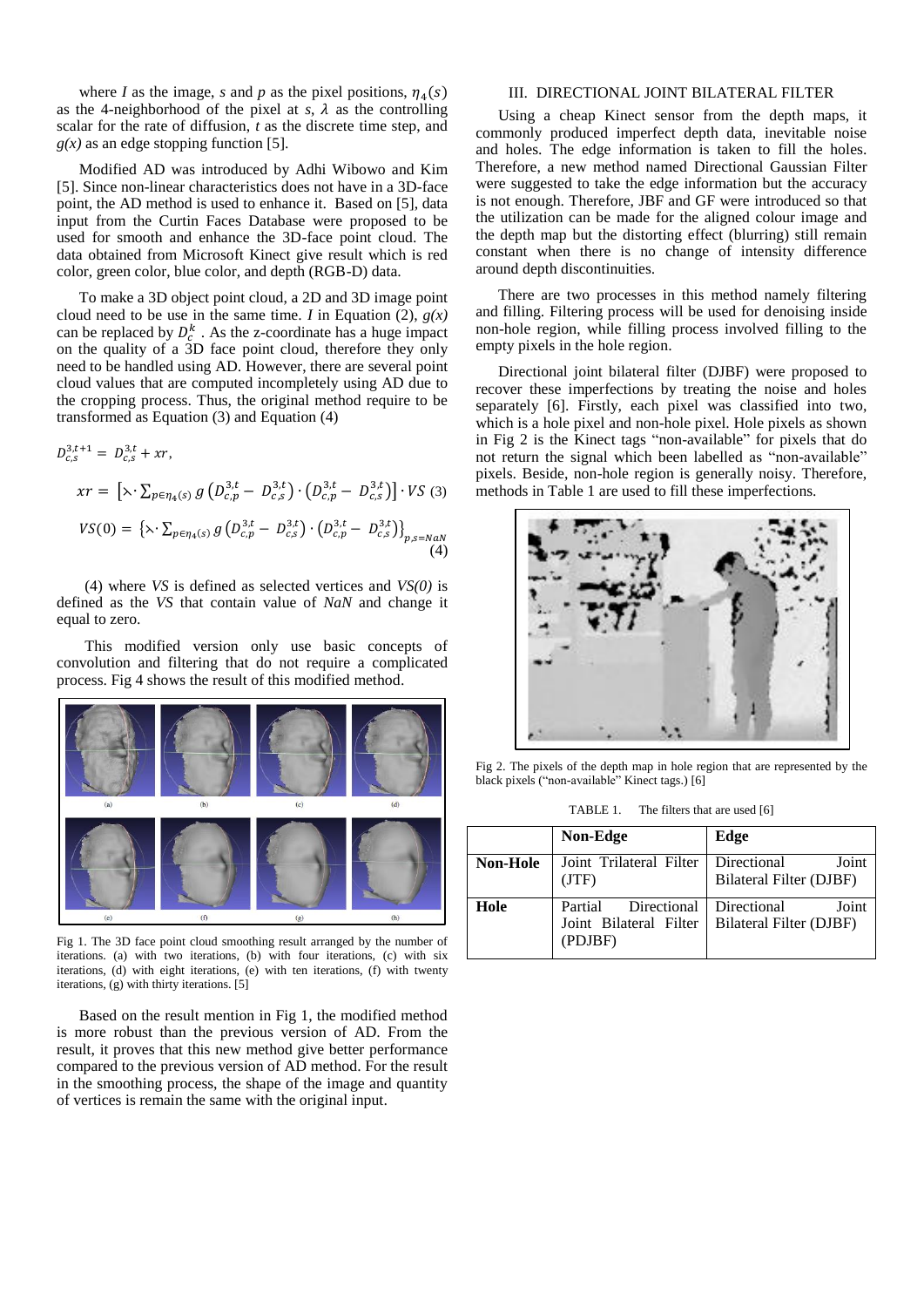

Fig 3. The proposed filtering depth image in block diagram [6]

The depth sensor of the Kinect contains two kinds of limitations which is noisy measurements for depth and holes for unmeasured depth. Therefore, a modification is needed for improvement of the incomplete depth image by taking separate filters for hole and non-hole region. Fig 3 above displayed that the depth image, D is categorized into hole region  $D_h$  and non-hole region  $D_{hh}$ . After that, the filters are used in pixels of the non-hole region to eliminate the noise in depth map, producing  $\overline{D}_{nh}$ , and after that the hole-filling scheme is applied to fill in the holes region, producing  $\overline{D}_h$ . For the last depth  $\overline{D}$ , it merged of  $\overline{D}_{nh}$  and  $\overline{D}_{h}$ .

The following section explains two processes that are mentioned in paragraph 2 which is Filtering Non-Hole Region and Hole Filling followed by result for the DJBF.

*A. Filtering Non-hole Region*



Fig 4. The flowchart for the filtering in the non-hole region. [6]

Fig 4 displays the flowchart for filtering in the non-hole region. Due to the noise and the holes in the depth image that are performed individually, the depth image needs to be classified into non-hole  $(D<sub>nh</sub>)$  and hole  $(D<sub>h</sub>)$  areas. Equation (5) is the equation for DJBF.

$$
\bar{D}_{nh} = \sum_{q \in \Phi^P} D_{nh}(q) f_{ds}^d (q_x - p_x, q_y - p_y) f_r^c (I^p - I^q)
$$
 (5)

In the depth images, the JTF method operates the best. Besides using the JBF, it is recommended to use JTF that is adopted for the pixels in the non-hole region. Equation (6) is the equation for JTF.

$$
D_{nh} = \sum_{q \in \Phi^P} D_{nh}(q) f_s^d (q_x - p_x, q_y - p_y) f_r^c (I^p - I^q) f_r^d (D_{nh}(p) -D_{nh}(q))
$$
\n(6)



Fig 5. The filling hole region in a flowchart [6]

Fig 5 depicts the filling hole region in a flowchart. Note that, holes usually appear at the object boundaries in the Kinect depth maps. Therefore, in hole filling, the directions of object boundaries should be considered. The direction of the hole filling must be determined first so that the hole pixels can be filled in the non-edge region. Then, a new technique called Partial Directional Joint Bilateral Filter (PDJBF) is introduced. The PDJBF uses the Directional Gaussian Filter that are able to smooth the images while maintaining the details of the edge. The PDJBF can be defined as in Equation (7). The PDJBF is equal with the DJBF except for the filter that supports  $\Omega^{\text{p}}$ 

$$
D_f^p = \sum_{q \in \Omega^P} D_m^q f_{ds}^d (q_x - p_x, q_y - p_y) f_r^c (I^p - I^q) \tag{7}
$$

### *C. Result*

In this part, the result acquired using the DJBF is compared to JBF. Fig 7 and Fig 8 shows the result for this experiment.



Fig 7. Results between original, JBF, DJBF and colour image [6]



Fig 8. Results that is zoom-in in Fig 7 which is original, JBF, DJBF and colour image [6]

The DJBF method explained that by the combination of the adaptive directional filter kernel with adaptive filter range provides the best results for hole filling especially for the hole pixels that are located near to the object boundaries. To determine the quantitative of the image, DJBF method was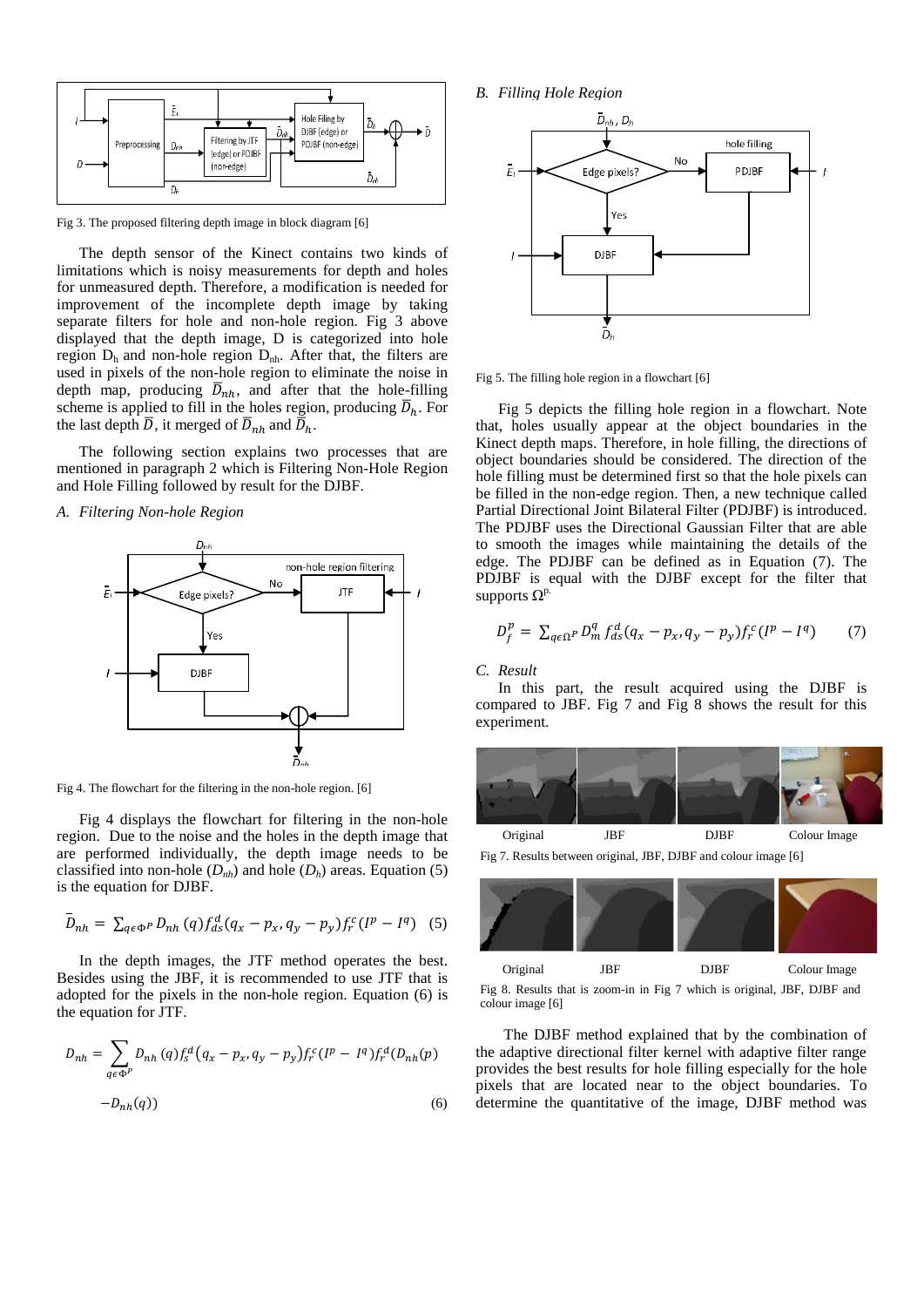developed using the synthetic test images, while for quantitative, it is developed using the Kinect test images for qualitative.

# IV. FAST MARCHING FARTHEST POINT SAMPLING

The previous sections discusses on the image processing and enhancement using two techniques. This section describes the point cloud derivation according to the enhanced image. Fast marching (FM) is a very effective method to solve front propagation problems that can be defined as PDE's boundary value. To compute the distance map across a smooth sampling domain is not an easy task. The problem is that it can be presented in the form of mathematical equation. For instance, PDE and outline of the FM method towards estimation of its solution.

Farthest point sampling (FPS) is a new method that is used to simply the point sampled geometry without any prior surface reconstruction. It is develop by placing the next sample point repeatedly in the middle of the smallest known area of the sampling domain for reducing any reconstruction error [10, 11]..

Based on [7], Moenning and Dodgson design a featuresensitive simplification or coarse-to-fine uniform algorithm which the density can be control by user. This method had been named as FastFPS. It only focusing on a 3D image point cloud. The algorithm of FastFPS then computes (discrete) Voronoi diagrams which mean it is in the form of weighted distance maps that incrementally right across the input for point set. This is achieved efficiently using Memoli and Sapiro's recent extension of the original FM and level set method without the need for any previous surface reconstruction [7].

# *A. The Algorithm*

The FastFPS can be summarise as follows [7]:

- 1) In a Cartesian grid, embed the given point cloud sufficiently large so that it can be used for an offset band of size r. Given an initial point cloud subset *S* <sup>∈</sup>  $\Omega r$ ,  $n = |S| \geq 2$ , by using extended FM, compute bounded Voronoi Diagram (*BVD)(S)* by propagating fronts with speed  $\vec{F}(p_i)$  from the points towards outwards using extended FM. The Voronoi vertices' arrival times are stored in a max-heap.
- 2) From the max-heap, extract the root to obtain  $s_n + 1$ .  $S' =$ *S*  $\cup$  *{s<sub>n</sub>*+*1}*. By using extended FM and a single minheap, compute *BVD(S')* by propagating a front locally from  $s_n + 1$  towards outwards.
- 3) In the min-heap, correct the arrival times of updated grid points. After that, insert the vertices of the bounded Voronoi cell of  $sn+1$ , BV  $(s_n+1)$ , in the max-heap. Then, get rid of the obsolete Voronoi vertices of the neighbours of *BV*  $(s_n+1)$  from the max-heap.
- 4) If the user-controlled point density ρ or the target model size  $N_2 < N_1$  has been reached, loop from 2).

## *B. The Evaluation*

The evaluation of Fast FPS is based on density. To allow the user to control the density, the point cloud is simplified uniformly until the density requirement is met. Fig 9 depicts the effect of different density value with usercontrolled of the density values.



Fig 9. The effect of different density value, ρ, with user-controlled minimum on 3D point set. (a)  $\rho = 10$  (b)  $\rho = 5$  (c)  $\rho = 2.5$ . [7]

To simply, the radius of the union of balls that producing the thin offset band  $\Omega_r$  is set to a constant  $r = 2$  [4]. The simplified point sets used by FastFPS algorithm for various levels of detail and the renderings of the corresponding reconstructed triangular meshes (refer Fig 10).



Fig 10. Point sets from the simplified Venus and the representations of their mesh reconstructions used by FastFPS algorithm which is 97.5% simplified (ρ = 5.00) in (a), 95.0% simplified ( $\rho$  = 2.50) in (b) and 90.0% simplified ( $\rho$  = 1.25) in (c). [7]

#### V. CONCLUSION

Image processing techniques are mostly used for enhancing and recovery purposes. Here we have reviewed and presented a modified version of anisotropic diffusion named as modified anisotropic diffusion method which use and bilateral filter named as directional joint bilateral filter in denoising the noise present in the image and enhance the edge of the region for further use in image processing. FastFPS also been reviewed as a point cloud derivation method.

The comparative study shows that the different between modified anisotropic diffusion and directional joint bilateral filter is based on the algorithm. In modified anisotropic